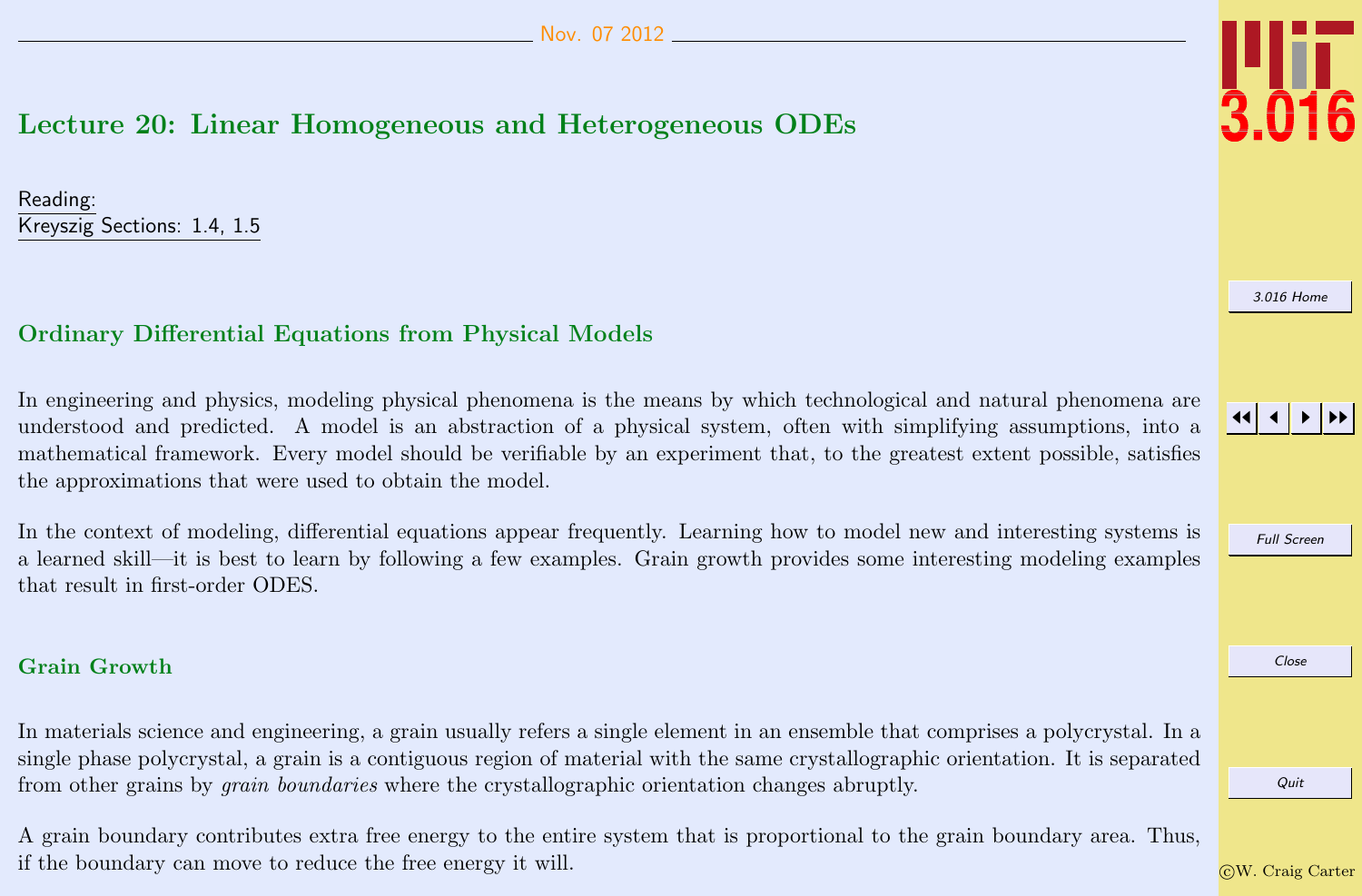<span id="page-1-0"></span>Consider simple, uniformly curved, isolated two- and three-dimensional grains.



A relevant question is "how fast will a grain change its size assuming that grain boundary migration velocity is proportional to curvature?"

For the two-dimensional case, the rate of change of area can be formulated by considering the following illustration.

# Quit

Close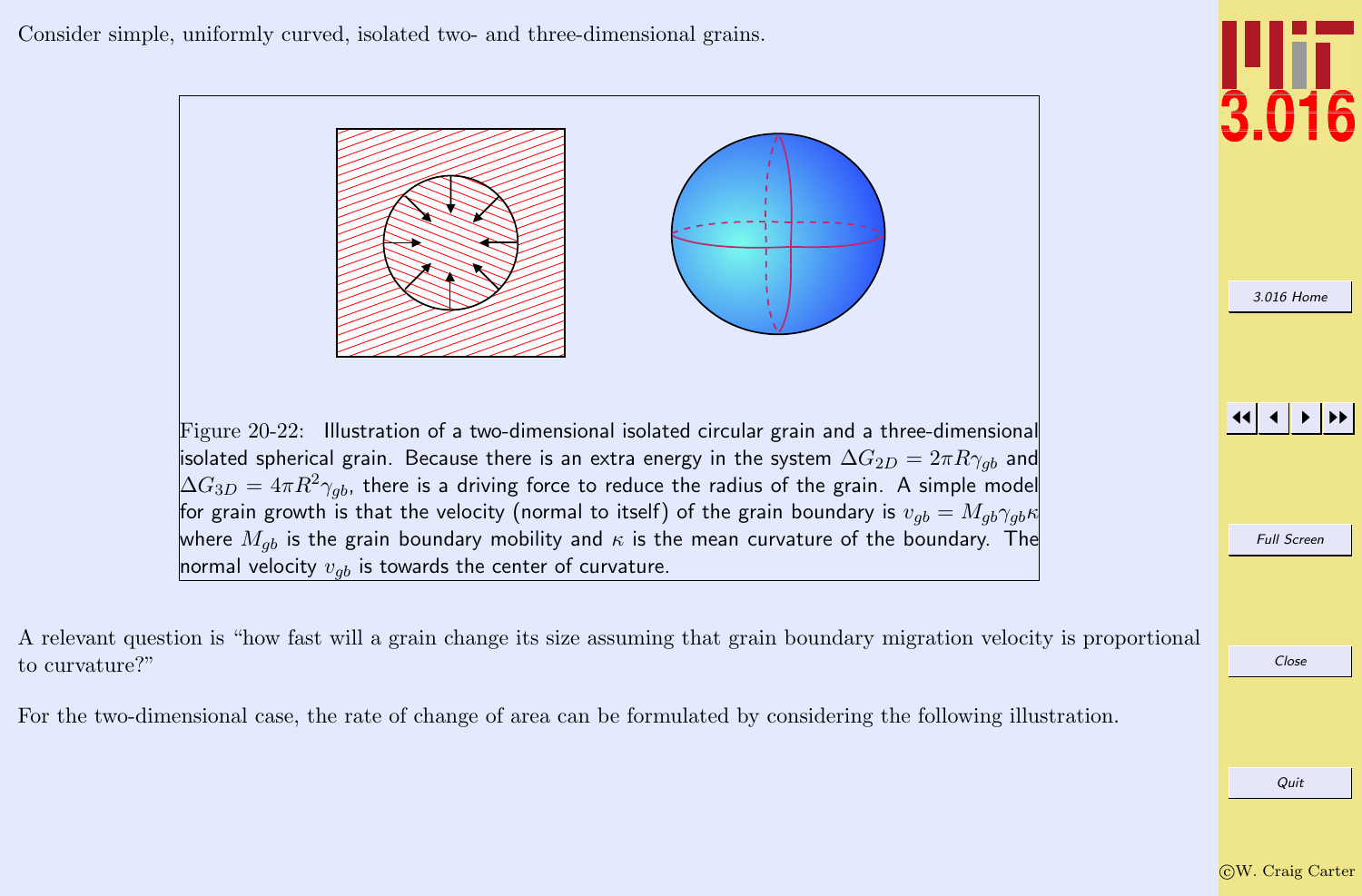<span id="page-2-0"></span>

Because for a circle, the curvature is the same at each location on the grain boundary, the curvature is uniform and  $v_n =$  $M_{qb}\kappa_{qb}\gamma_{qb} = M_{qb}\gamma_{qb}/R$ . Thus

$$
\frac{dA}{dt} = -M_{gb}\gamma_{gb}\frac{1}{R}2\pi R = -2\pi M_{gb}\gamma_{gb} \tag{20-1}
$$

Thus, the area of a circular grain changes at a constant rate, the rate of change of radius is:

$$
\frac{dA}{dt} = \frac{d\pi R^2}{dt} = 2\pi R \frac{dR}{dt} = -2\pi M_{gb}\gamma_{gb} \tag{20-2}
$$

which is a first-order, separable ODE with solution:

$$
R^{2}(t) - R^{2}(t = 0) = -2M_{gb}\gamma_{gb}t
$$
\n(20-3)

For a spherical grain, the change in volume  $\Delta V$  due to the motion of a surface patch dS in a time  $\Delta t$  is  $\Delta V = v_n \Delta t$  dS. The curvature of a sphere is

$$
\kappa_{sphere} = \left(\frac{1}{R} + \frac{1}{R}\right) \tag{20-4}
$$

#### JJ J I II

Full Screen

Close

Quit

[3.016 Home](http://pruffle.mit.edu/3.016-2012/)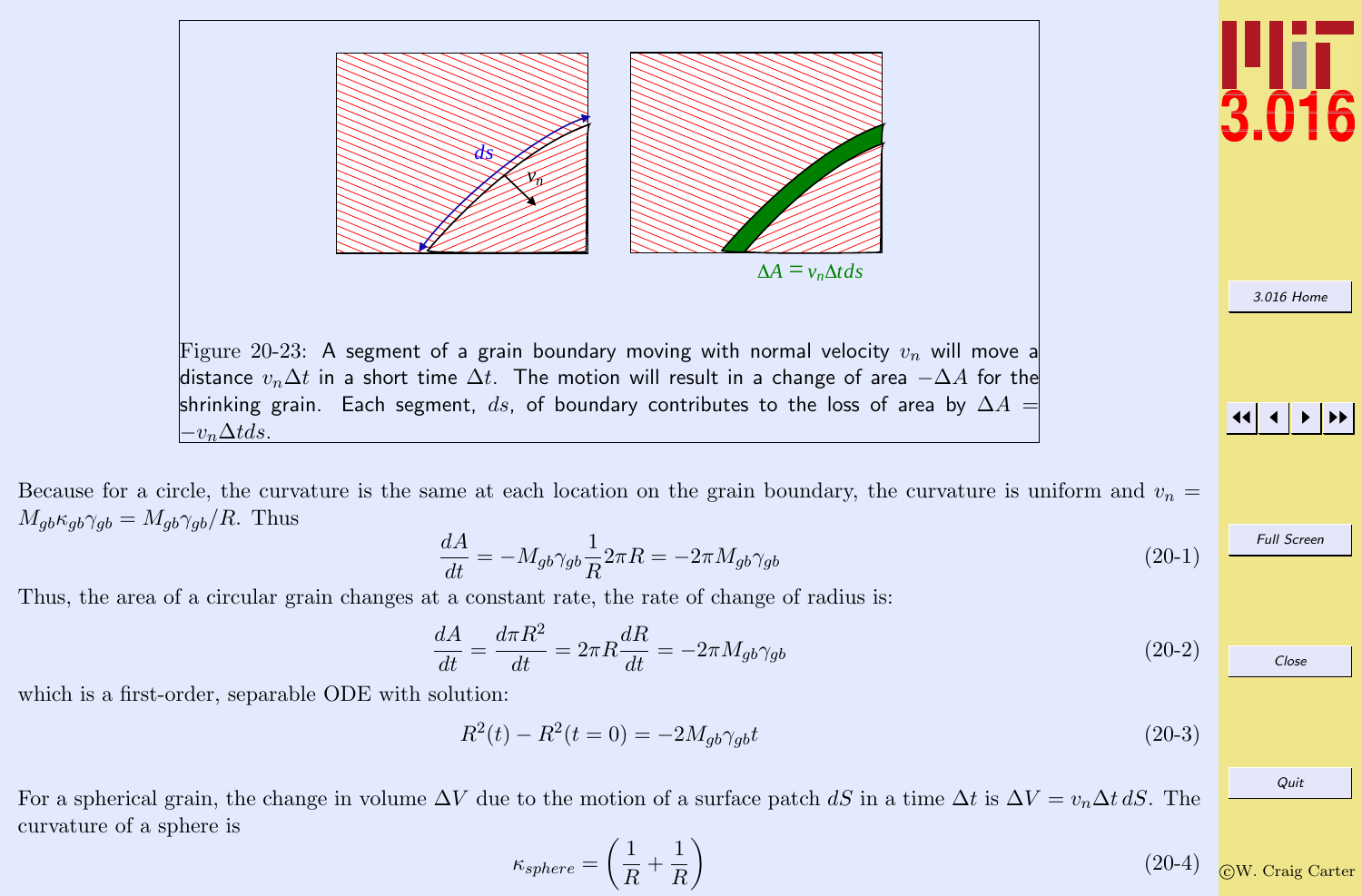Therefore the velocity of the interface is  $v_n = 2M_{qb}\gamma_{qb}/R$ . The rate of change of volume due to the contributions of each surface patch is

$$
\frac{dV}{dt} = -M_{gb}\gamma_{gb}\frac{2}{R}4\pi R^2 = -8\pi M_{gb}\gamma_{gb}R = -4(6\pi^2)^{1/3}M_{gb}\gamma_{gb}V^{1/3}
$$

which can be separated and integrated:

$$
V^{2/3}(t) - V^{2/3}(t=0) = -\text{constant}_1 t
$$
\n(20-6)

or

$$
R^{2}(t) - R^{2}(t = 0) = -\text{constant}_{2}t
$$
\n(20-7)

which is the same functional form as derived for two-dimensions.

The problem (and result) is more interesting if the grain doesn't have uniform curvature.



However, it can still be shown that, even for an irregularly shaped two-dimensional grain,  $A(t) - A(t = 0) = -(\text{const})t$ .



 $(20-5)$ 

JJ J I II

Full Screen

[3.016 Home](http://pruffle.mit.edu/3.016-2012/)

Close

Quit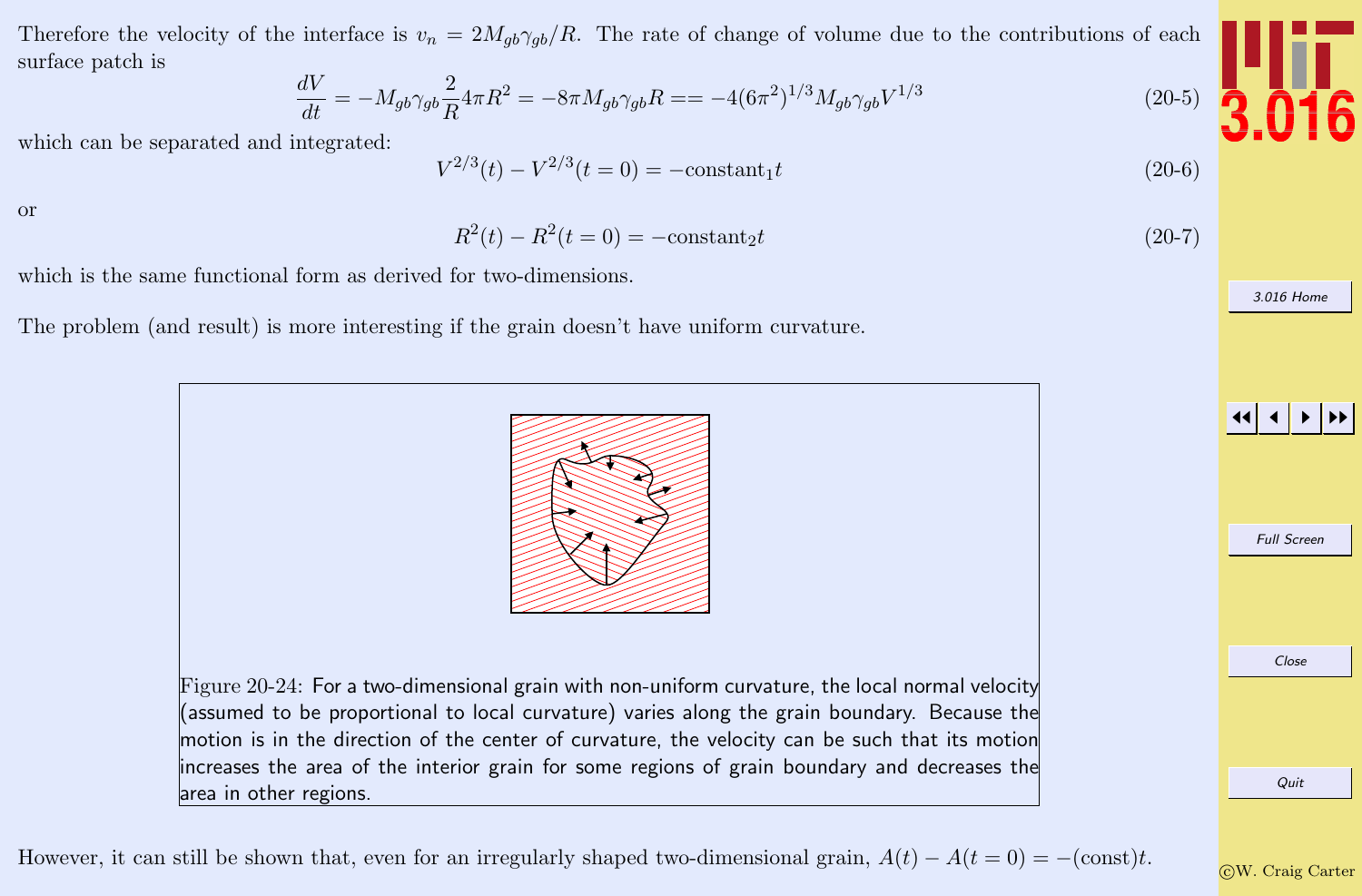## <span id="page-4-0"></span>Integrating Factors, Exact Forms

#### Exact Differential Forms

In classical thermodynamics for simple fluids, expressions such as

$$
dU = TdS - PdV
$$
  
=  $\left(\frac{\partial U}{\partial S}\right)_V dS + \left(\frac{\partial U}{\partial V}\right)_S dV$  (20-8)  
=  $\delta q + \delta w$ 

represent the differential form of the combined first and second laws of thermodynamics. If  $dU = 0$ , meaning that the differential Eq. 20-8 is evaluated on a surface for which internal energy is constant,  $U(S, V) = \text{const}$ , then the above equation becomes a differential form

$$
0 = \left(\frac{\partial U}{\partial S}\right)_V dS + \left(\frac{\partial U}{\partial V}\right)_S dV
$$
\n(20-9)

This equation expresses a relation between changes in  $S$  and changes in  $V$  that are necessary to remain on the surface  $U(S, V) = \text{const.}$ 

Suppose the situation is turned around and you are given the first-order ODE

$$
\frac{dy}{dx} = -\frac{M(x,y)}{N(x,y)}\tag{20-10}
$$

which can be written as the differential form

$$
0 = M(x, y)dx + N(x, y)dy
$$
\n
$$
(20-11)
$$

Is there a function  $U(x, y) = \text{const}$  or, equivalently, is it possible to find a curve represented by  $U(x, y) = \text{const}$ ?

If such a curve exists then it depends only on one parameter, such as arc-length, and on that curve  $dU(x, y) = 0$ .



[3.016 Home](http://pruffle.mit.edu/3.016-2012/)

JJ J I II

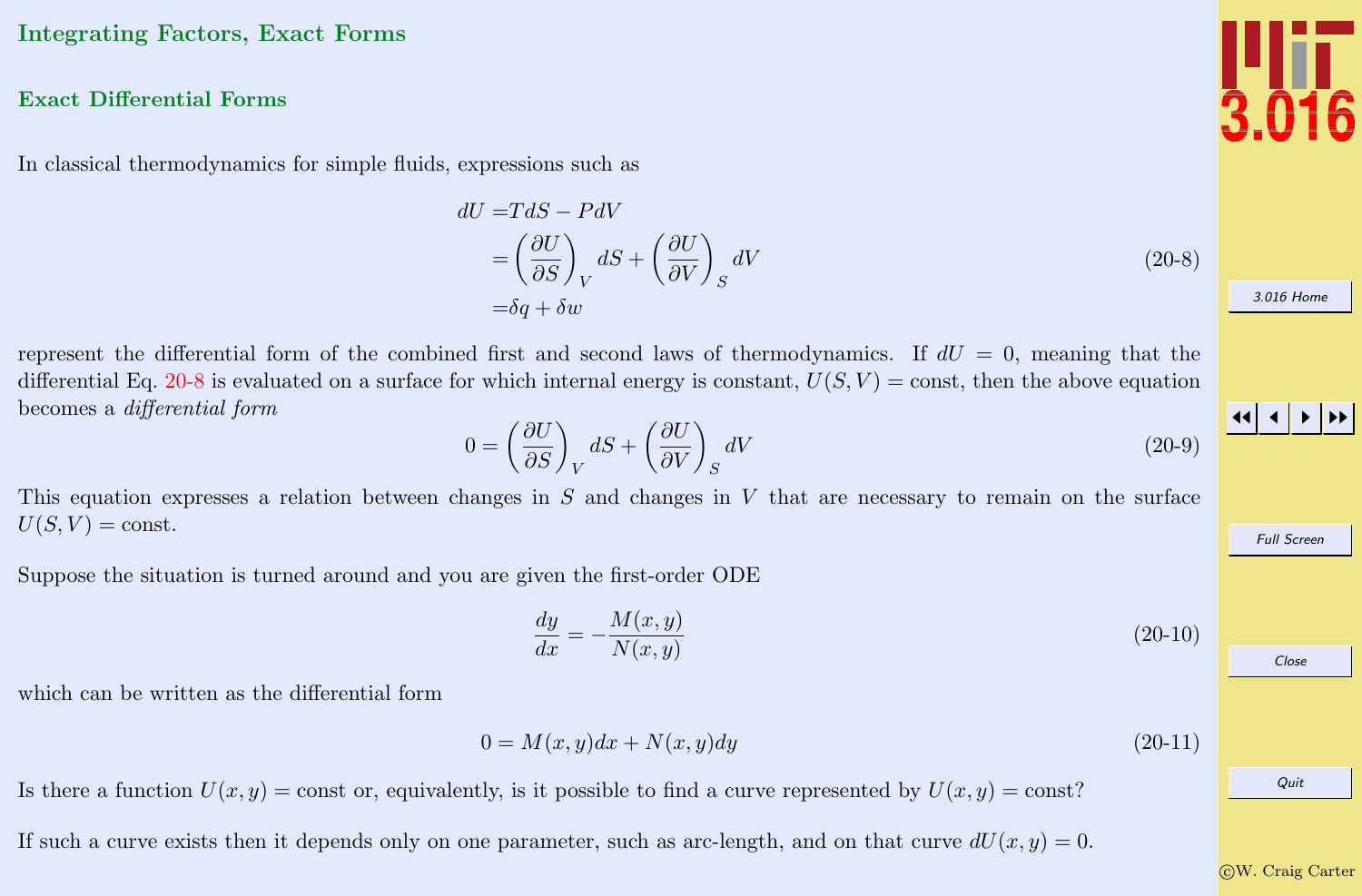<span id="page-5-0"></span>The answer is, "Yes, such a function  $U(x, y) = \text{const}$  exists if an only if  $M(x, y)$  and  $N(x, y)$  satisfy the Maxwell relations"

$$
\frac{\partial M(x,y)}{\partial y} = \frac{\partial N(x,y)}{\partial x}
$$
\n(20-12)

Then if Eq. 20-12 holds, the differential form Eq. [20-11](#page-4-0) is called an exact differential and a U exists such that  $dU = 0$  $M(x, y)dx + N(x, y)dy.$ 

#### Integrating Factors and Thermodynamics

For fixed number of moles of ideal gas, the internal energy is a function of the temperature only,  $U(T) - U(T_0) = C_V(T - T_0)$ . Consider the heat that is transferred to a gas that changes it temperature and volume a very small amount:

$$
dU = C_V dT = \delta q + \delta w = \delta q - P dV
$$
\n
$$
\delta q = C_V dT + P dV
$$
\n(20-13)

Can a Heat Function  $q(T, V) = \text{constant}$  be found?

To answer this, apply Maxwell's relations.

#### Homogeneous and Heterogeneous Linear ODES

A linear differential equation is one that does not contain any powers (greater than one) of the function or its derivatives. The most general form is:

$$
Q(x)\frac{dy}{dx} + P(x)y = R(x)
$$
\n(20-14)

Equation 20-15 can always be reduced to a simpler form by defining  $p = P/Q$  and  $r = R/Q$ .

$$
\frac{dy}{dx} + p(x)y = r(x) \tag{20-15}
$$



[3.016 Home](http://pruffle.mit.edu/3.016-2012/)

Full Screen

Close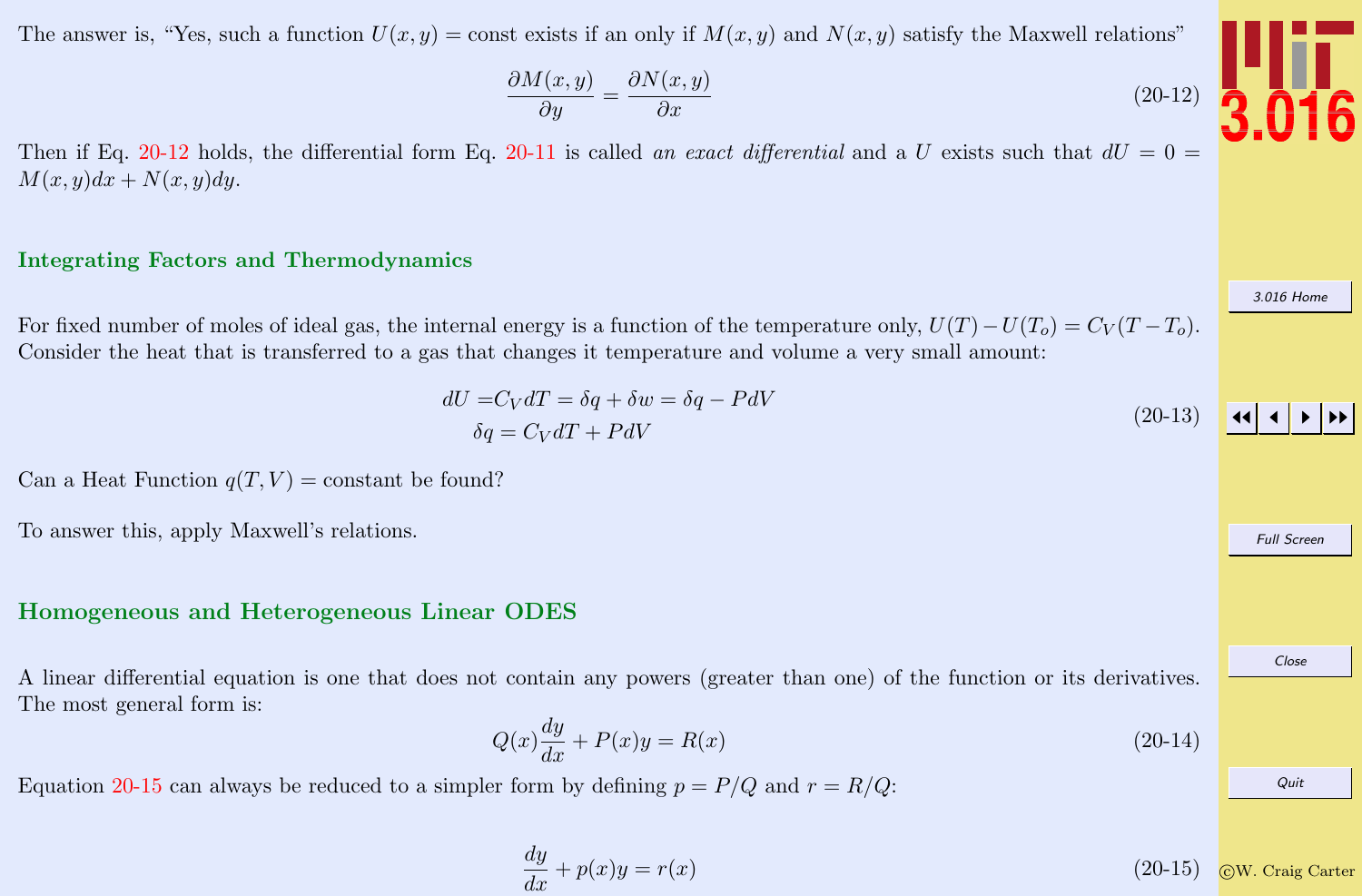<span id="page-6-0"></span>If  $r(x) = 0$ , Eq. [20-15](#page-5-0) is said to be a *homogeneous linear first-order ODE*; otherwise Eq. 20-15 is a *heterogeneous linear* first-order ODE.

The reason that the homogeneous equation is linear is because solutions can superimposed—that is, if  $y_1(x)$  and  $y_2(x)$  are solutions to Eq. [20-15,](#page-5-0) then  $y_1(x) + y_2(x)$  is also a solution to Eq. [20-15.](#page-5-0) This is the case if the first derivative and the function are themselves linear. The heterogeneous equation is also called *linear* in this case, but it is important to remember that sums and/or multiples of heterogeneous solutions are also solutions to the heterogeneous equation.

It will be demonstrated below (directly and with a MATHEMATICAR) example) that the homogeneous equation has a solution of the form

$$
y(x) = \text{const } e^{-\int p(x)dx} \tag{20-16}
$$

To show this form directly, the homogeneous equation can be written as

$$
\frac{dy}{dx} = -p(x)y
$$

Dividing each side through by through by  $y$  and integrate:

$$
\int \frac{dy}{y} = \log y = -\int p(x)dx + \text{const}
$$

which has solution

$$
y(x) = \text{const} \exp(-\int p(x) dx)
$$

For the case of the heterogeneous first-order ODE, A trick (or, an integrating factor which amounts to the same thing) can be employed. Multiply both sides of the heterogeneous equation by  $e^{\int p(x).11}$ 

$$
\exp\left[\int_{a}^{x} p(z)dz\right] \frac{dy(x)}{dx} + \exp\left[\int_{a}^{x} p(z)dz\right] p(x)y(x) = \exp\left[\int_{a}^{x} p(z)dz\right] r(x) \tag{20-17}
$$

<sup>11</sup> The statistical definition of entropy is  $S(T, V) = k \log \Omega(U(T, V))$  or  $\Omega(U(T, V)) = \exp(S/k)$ . Entropy plays the role of integrating factor.





[3.016 Home](http://pruffle.mit.edu/3.016-2012/)

Full Screen

Close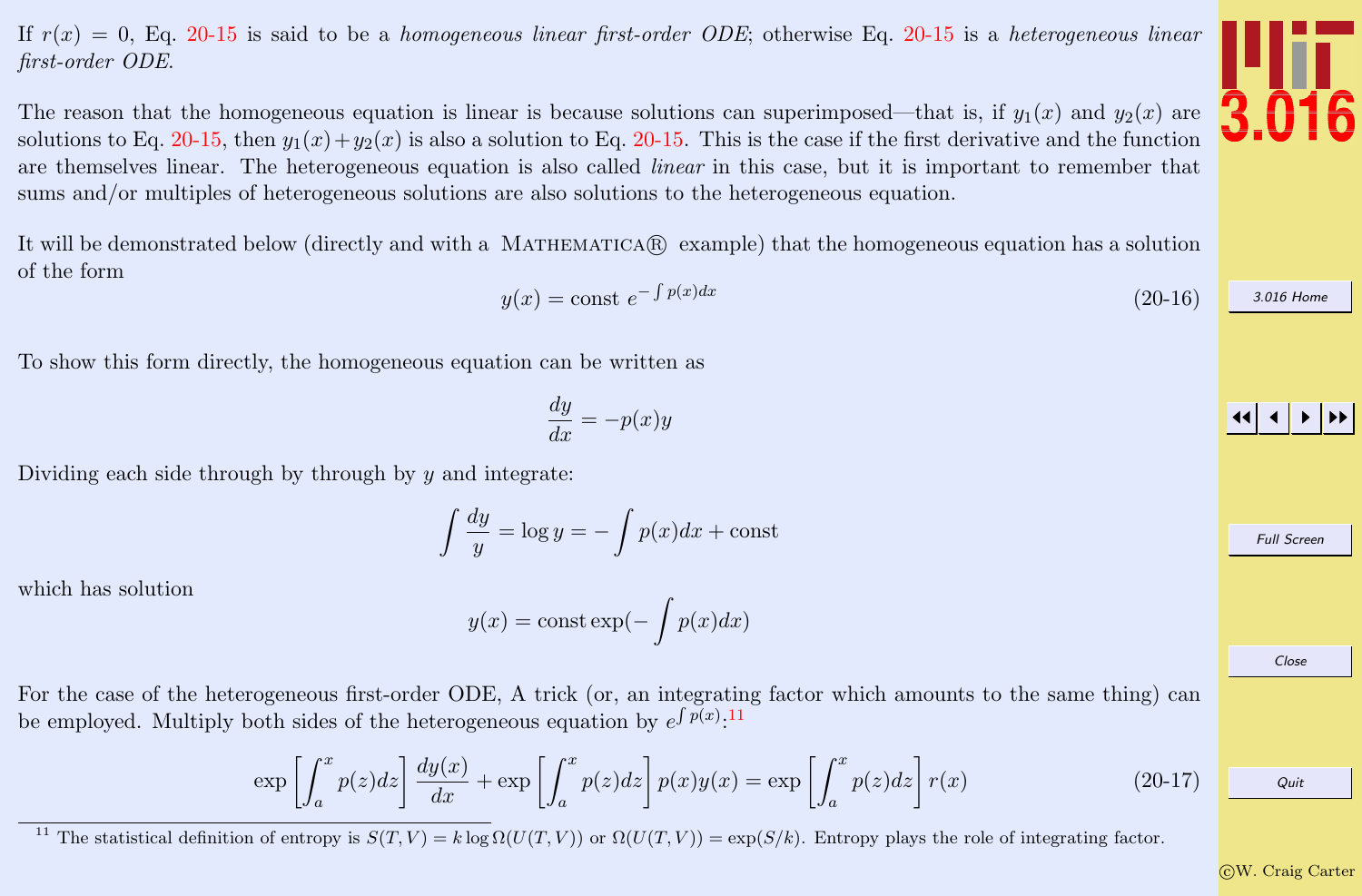<span id="page-7-0"></span>Notice that the left-hand-side can be written as a derivative of a simple expression

$$
\exp\left[\int_a^x p(z)dz\right] \frac{dy(x)}{dx} + \exp\left[\int_a^x p(z)dz\right] p(x)y(x) = \frac{d}{dx}\left\{\exp\left[\int_a^x p(z)dz\right]y(x)\right\}
$$

therefore

$$
\frac{d}{dx}\left\{\exp\left[\int_{a}^{x}p(z)dz\right]y(x)\right\} = \exp\left[\int_{a}^{x}p(z)dz\right]r(x) \tag{20-19}
$$

which can be integrated and then solved for  $y(x)$ :

$$
y(x) = \exp\left[-\int_{a}^{x} p(z)dz\right] \left\{y(x=a) + \int_{a}^{x} r(z) \exp\left[\int_{a}^{z} p(\eta)d\eta\right]dz\right\}
$$
(20-20)

JJ J I II

[3.016 Home](http://pruffle.mit.edu/3.016-2012/)

Full Screen Close Quit

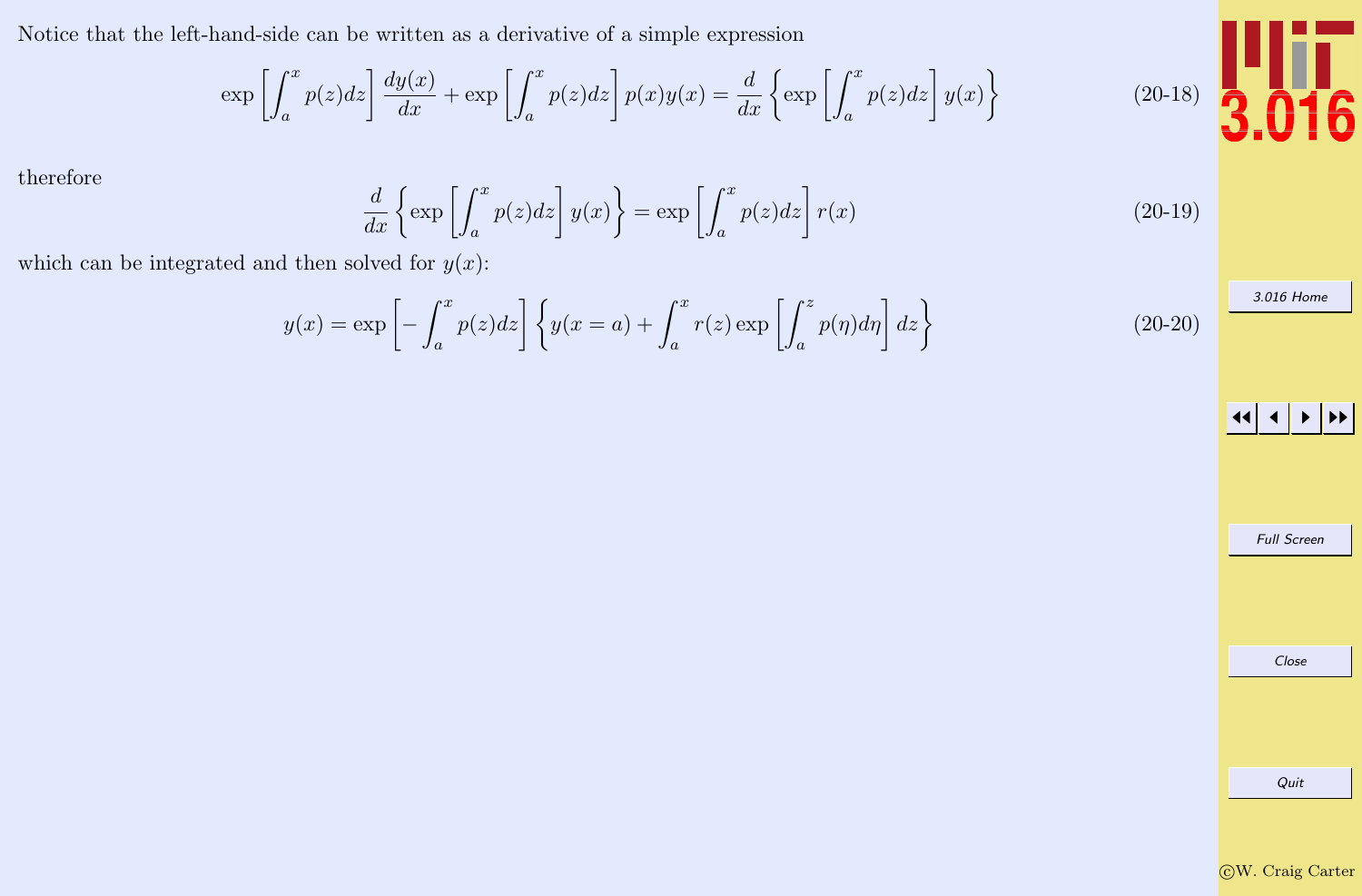# <span id="page-8-0"></span>Lecture 20 MATHEMATICA(R) Example 1 Solutions to the General Homogeneous Linear First-Order ODE [notebook \(non-evaluated\)](http://pruffle.mit.edu/3.016-2012/Notebooks/L20/Lecture-20.nb) [pdf \(evaluated, color\)](http://pruffle.mit.edu/3.016-2012/pdf/L20/Lecture-20-1-COL.pdf) [pdf \(evaluated, b&w\)](http://pruffle.mit.edu/3.016-2012/pdf/L20/Lecture-20-1-BW.pdf) [html \(evaluated\)](http://pruffle.mit.edu/3.016-2012/html/Lecture-20/HTMLLinks/index_1.html) The form of MATHEMATICAR 's solution for Eq. [20](#page-6-0) is demonstrated.

**DSolve**

\n
$$
y' [x] + p[x] y[x] = 0,
$$

\n
$$
y[x], x]
$$

\n
$$
\left\{ \left\{ y[x] \rightarrow e^{x} \cdot p(x[11] dx[1] C[1] \right\} \right\}
$$

\n*The dummy integration variables (K[1] in the above) and any integration constants (C[1] above) are picked by Mathematical. Mathematica relation of homogeneous linear first-order solution,*

\n**DSolve**

\n
$$
y'[x] + (2x + 1) y[x] = 0,
$$

\n
$$
y[x], x]
$$

\n
$$
\left\{ \left\{ y[x] \rightarrow e^{-x-x^2} C[1] \right\} \right\}
$$

\n*There is an integration constant above, that will take on a specific value if an additional condition (such as an initial condition), or a boundary condition) is specified.*

\n**DSolve**

\n
$$
\left\{ y'[x] + (2x + 1) y[x] = 0,
$$

\n
$$
y[0] = 4 \}
$$
, 
$$
y[x], x
$$

\n
$$
\left\{ \left\{ y[x] \rightarrow e^{-x-x^2} \right\} \right\}
$$

\n
$$
\left\{ \left\{ y[x] \rightarrow e^{-x-x^2} \right\} \right\}
$$

- 1: DSolve solves the linear homogeneous equation first-order ODE  $dy/dx + p(x)y = 0$ . Two variables are introduced in the solution: one is the 'dummy-variable' of the integration in Eq. [20](#page-6-0) which MATHEMATICA $\circledR$  introduces in the form K[N] and an integration constant which is given the form  $C[N]$ .
- 2: Here, a specific  $p(x)$  is given, so the dummy variable doesn't appear if  $p(\zeta)$  can be integrated symbolically, as in this case for  $p(\zeta) = 2x + 1$ .
- 3: Furthermore, if enough boundary conditions are given to solve for the integration constants, then the C[N] are not needed either.



Full Screen

[3.016 Home](http://pruffle.mit.edu/3.016-2012/)

Close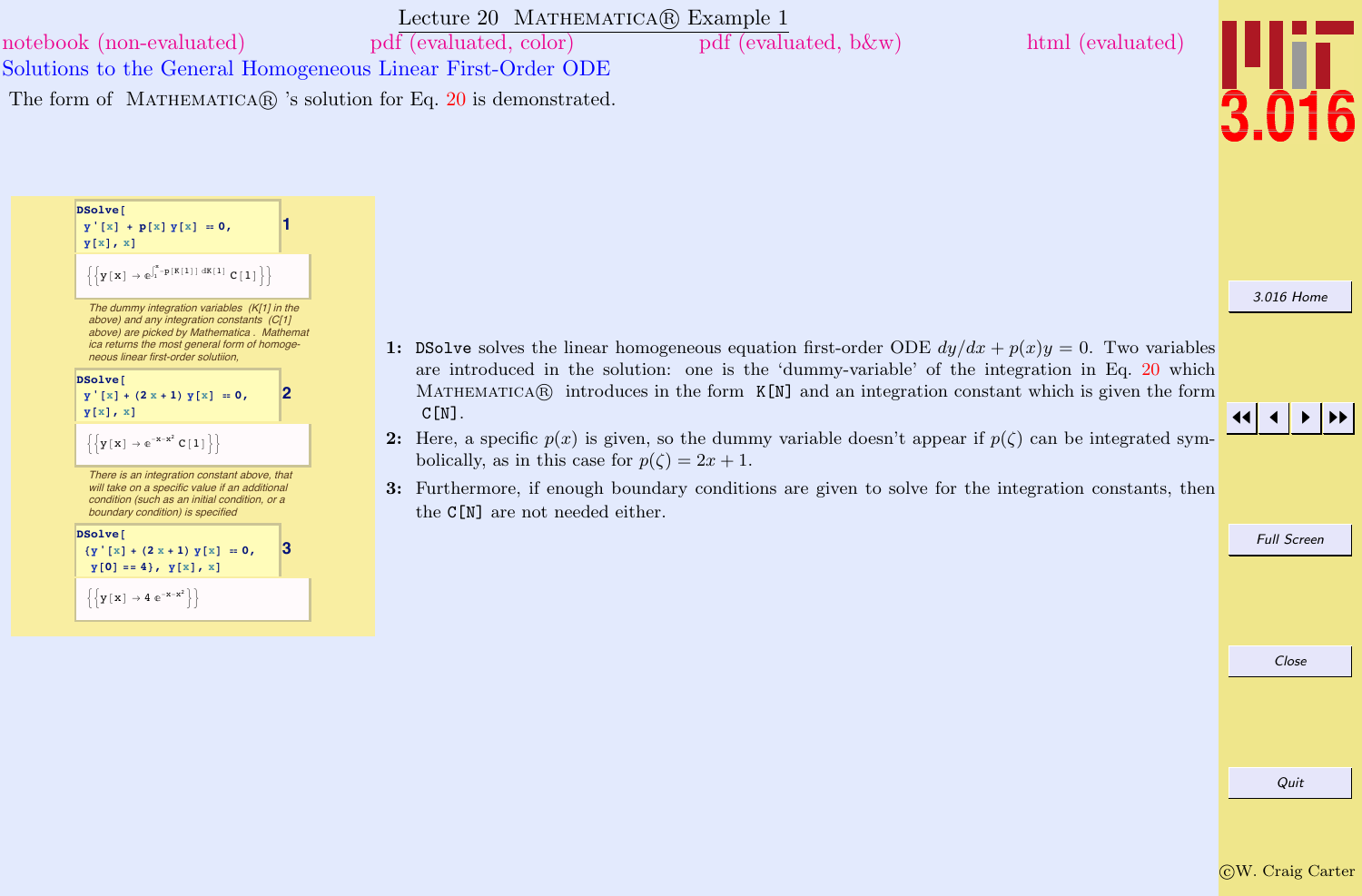<span id="page-9-0"></span>

 $\{\{y[x] \to e^{2x} + e^{x} C[1]\}\}\$ 

Close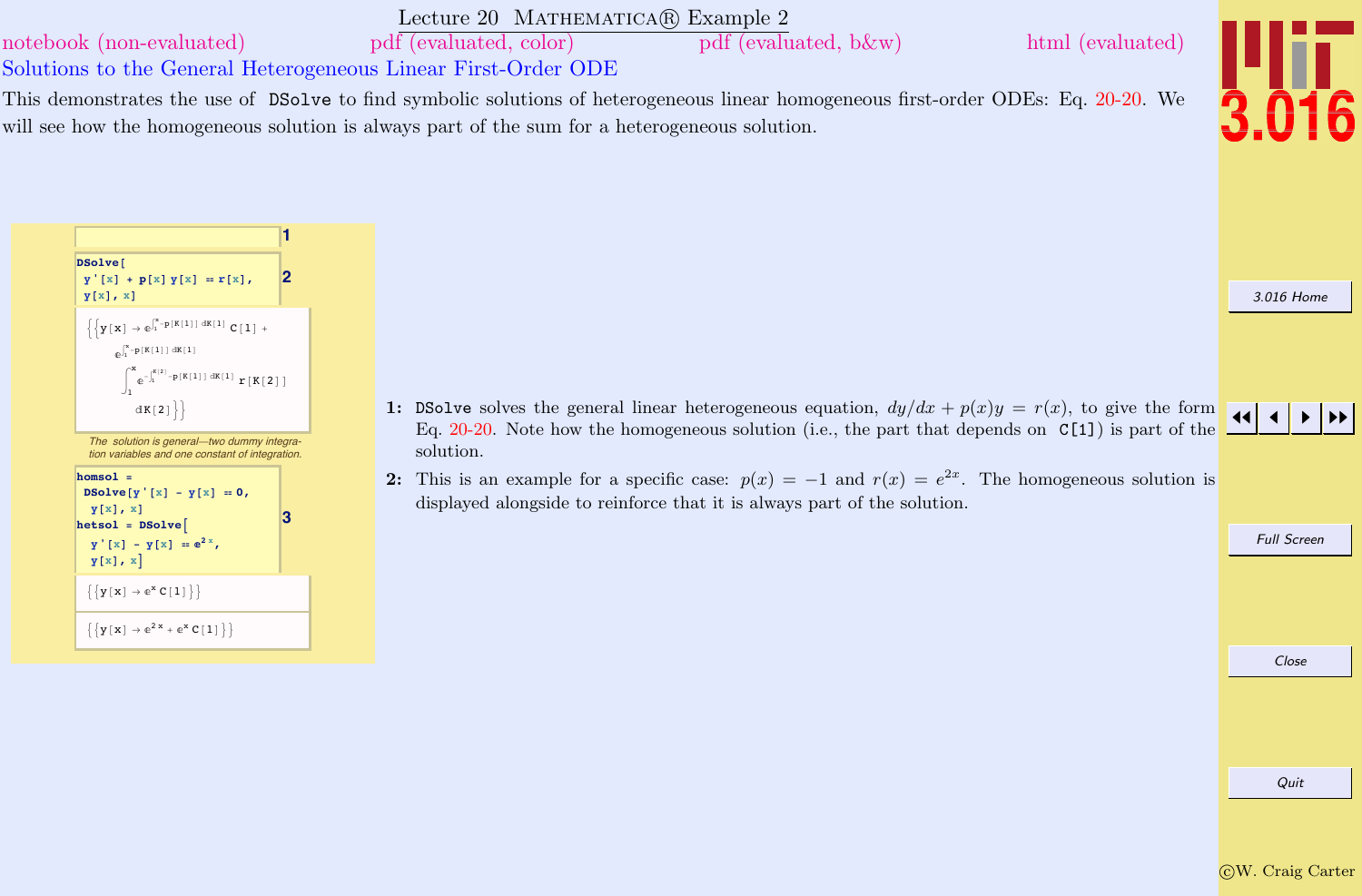## <span id="page-10-0"></span>Example: The Bernoulli Equation

The linear first-order ODEs always have a closed form solution in terms of integrals. In general non-linear ODEs do not have a general expression for their solution. However, there are some non-linear equations that can be reduced to a linear form; one such case is the Bernoulli equation:

$$
\frac{dy}{dx} + p(x)y = r(x)y^a \tag{20-21}
$$

Reduction relies on a clever change-of-variable, let  $u(x) = [y(x)]^{1-a}$ , then Eq. 20-21 becomes

$$
\frac{du}{dx} + (1 - a)p(x) u = (1 - a)r(x)
$$
\n(20-22)

which is a linear heterogeneous first-order ODE and has a closed-form solution.

However, not all non-linear problems can be converted to a linear form. In these cases, numerical methods are required.





[3.016 Home](http://pruffle.mit.edu/3.016-2012/)

JJ J I II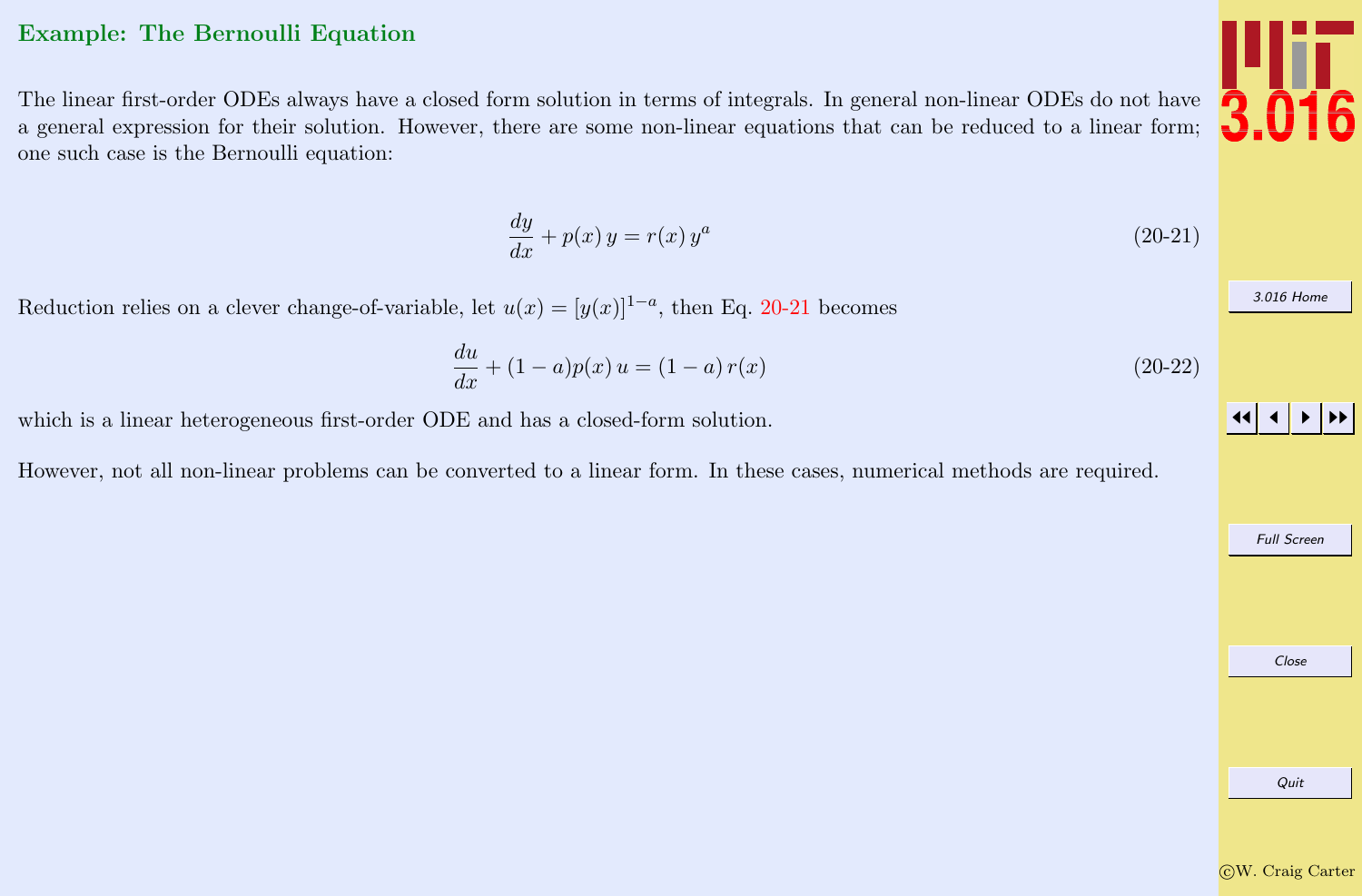<span id="page-11-0"></span>

| notebook (non-evaluated)<br>Changing Variables in Symbolic Differential Equations            | Lecture 20 MATHEMATICA(R) Example 3<br>pdf (evaluated, color)<br>$pdf$ (evaluated, b $\&w$ )<br>html (evaluated)<br>The Bernoulli equation, Eq. 20-21, is used to demonstrate how to change variables in an ODE. |            |
|----------------------------------------------------------------------------------------------|------------------------------------------------------------------------------------------------------------------------------------------------------------------------------------------------------------------|------------|
| BernoulliEquation =<br>$y'[x] + p[x] y[x] ==$<br>r[x] (y[x]) (a)                             | 1: The Bernoulli equation is a non-linear first order ODE, but a series of transformations can turn it<br>into an equivalent linear form.                                                                        |            |
| $yRep = u[x]$ <sup>1-a</sup><br>$DyRep = D[yRep, x]$                                         | 2: Symbols for what will be used as replacements for $y(x)$ and its derivative in <i>BernoulliEquation</i> are<br>defined.                                                                                       | 3.016 Home |
| step1 = BernoulliEquation $/$ .<br>${y[x] \rightarrow yRep, }$<br>$y' [x] \rightarrow DyRep$ | 3: For step1, the symbols are used for a rule-replacement.<br>4: Using the form with replacements, the assumption that all variables are real is employed by using<br>PowerExpand.                               |            |
| $step2 = PowerExpand[step1]$<br>$step3 = Simplify[step2]$                                    | 5: Simplify produces an equation for which the right-hand-side is zero; thus assuming that $u(x)$ is not<br>identically zero, it can be factored out of the equation.                                            |            |
| $BE = Solve[step3, u'[x]]$<br>ю<br>uprime = $u' [x] / . BE$                                  | 6: Using Solve (n.b, not DSolve) to find $u'(x)$ reveals the linear form of Bernoulli's equation in terms<br>of the new variable.                                                                                |            |
| $usol =$<br>$u[x]/.$ DSolve $[u'[x] =$<br>uprime[[1]], $u[x]$ , $x$ ]                        | 7: The rule that is produced by Solve is used to extract the symbolic form of $u'(x)$ ; the symbolic form<br>of $u'(x)$ is assigned to uprime.                                                                   |            |

**9 h**<br> **1 b**<br> **1 b**<br> **1 b**<br> **1 b**<br> **1 b**<br> **1 b**<br> **1 b**<br> **1 b**<br> **1 b**<br> **1 b**<br> **1 b**<br> **1 b**<br> **1 b**<br> **1 b**<br> **1 b**<br> **1 b**<br> **1 b**<br> **1 b**<br> **1 b**<br> **1 b**<br> **1 b**<br> **1 b**<br> **1 b**<br> **1**

**BernoulliEquation Simplify@**

 $p[x]$  **ysol** +  $D[yso1, x]]$ 

**10**

- 8: To extract the solution (usol), we use the rule produced by DSolve on the equation  $u'(x) =$  usol.
- 9: The back-transformation is used to find the general solution  $y(x)$  to the non-linear form of the Bernoulli equation (ysol).
- 10: The solution, ysol, is plugged back into the left-hand-side of the Bernoulli equation and, with Simplify, is shown to be  $r(x)$ ysol<sup>a</sup>.

Full Screen

Close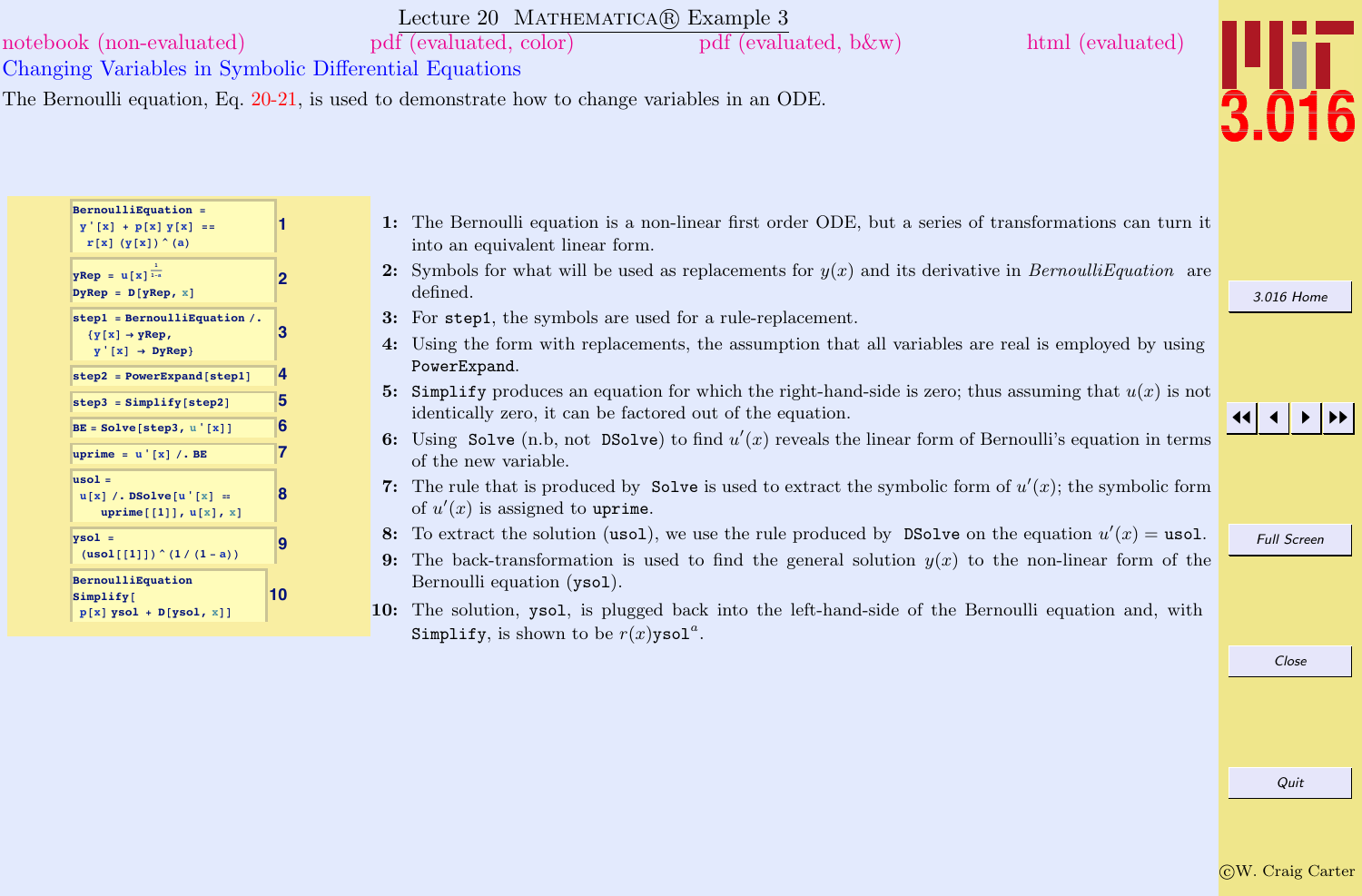### Lecture 20 MATHEMATICA(R) Example 4

<span id="page-12-0"></span>[notebook \(non-evaluated\)](http://pruffle.mit.edu/3.016-2012/Notebooks/L20/Lecture-20.nb) [pdf \(evaluated, color\)](http://pruffle.mit.edu/3.016-2012/pdf/L20/Lecture-20-4-COL.pdf) [pdf \(evaluated, b&w\)](http://pruffle.mit.edu/3.016-2012/pdf/L20/Lecture-20-4-BW.pdf) [html \(evaluated\)](http://pruffle.mit.edu/3.016-2012/html/Lecture-20/HTMLLinks/index_4.html)

# Numerical Solutions to Non-linear First-Order ODEs

**1**

**2**

An example of computing the numerical approximation to the solution to a non-linear ODE is presented. The solutions are returned in the forms of a list of replacement rules to InterpolatingFunction. An InterpolatingFunction is a method to use numerical interpolation to extract an approximation for any point—it works just like a function and can be called on a variable like InterpolatingFunction[0.2]. In addition to the interpolation table, the definition specifies the domain over which the interpolation is considered valid.



[3.016 Home](http://pruffle.mit.edu/3.016-2012/)

# JJ J I II

- 1: This shows that DSolve cannot find a symbolic solution to  $sin[2\pi(y')^2] = y(x)x$ .
- 2: Using NDSolve on a non-linear ODE, the solution is returned as a InterpolatingFunction replacement list. Note that there is a warning about "inverse functions" being used to find the solution; this is because of the sin-function which is causing Mathematica to assume a particular domain. There may be more solutions than the two that were that were returned as an InterpolatingFunction.
- [: 3–4] This demonstrates how the numerical approximation to the non-linear ODE is obtained at particular values of x.

Full Screen

 ${y \rightarrow InterpolatingFunction[$  $\{\{0., 3.5\}\}, \{>1\},$  ${y \rightarrow InterpolatingFunction}$  $\{ \{0., 3.5\} \}, \{>>1\}$  $\mathbf{y}$ [0.5] /. solution **3**  ${0.907437, 1.09733 + 0. i}$  $\mathbf{y}$ **Pi**] *l*. solution **4**  ${0.0524983}$ ,  $2.50186 - 0.61067 i$ 

Mathematica cannot find a direct solution to the following nonlinear ODE

[NDSolve is a numerical method for finding a](http://pruffle.mit.edu/3.016-2012/html/Lecture-20/HTMLLinks/index_4.html) solution. An initial condition and the desired range of solution are required.

 $\sin[2 \text{Pi y} \cdot [\text{x}] \cdot 2] =$ **y**<sub>[x]</sub> **x**, **y**<sub>[x]</sub>, x]

 $solution = NDSolve$  ${sin[2 Pi y'[x]^2]} =$  $\mathbf{y}[\mathbf{x}] \mathbf{x}$ ,  $\mathbf{y}[\mathbf{0}] == 1$ , **y**,  $\{x, 0, 3.5\}$ 

DSolve<sup>[</sup>

Close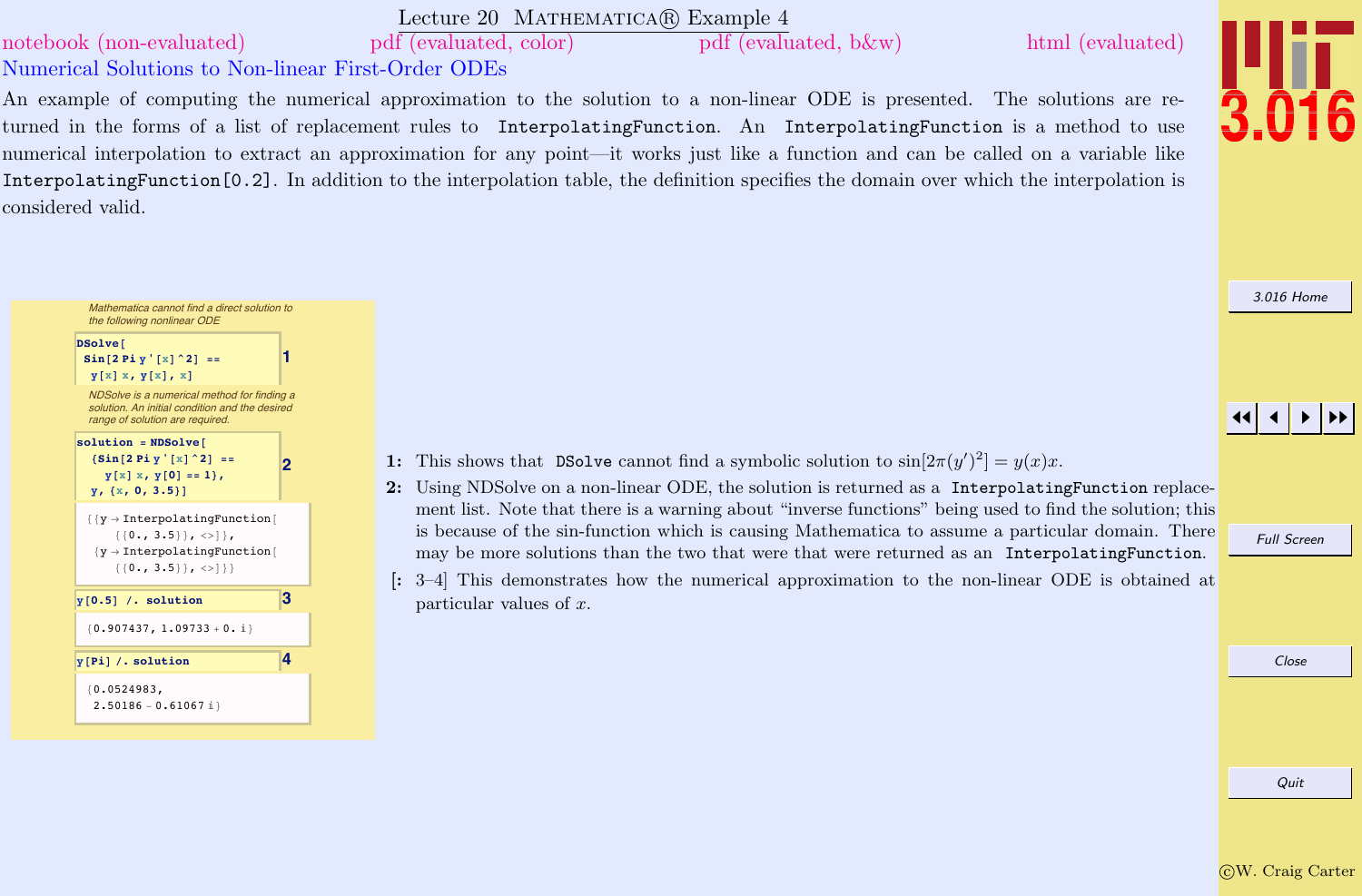### Lecture 20 MATHEMATICA(R) Example 5

<span id="page-13-0"></span>[notebook \(non-evaluated\)](http://pruffle.mit.edu/3.016-2012/Notebooks/L20/Lecture-20.nb) [pdf \(evaluated, color\)](http://pruffle.mit.edu/3.016-2012/pdf/L20/Lecture-20-5-COL.pdf) [pdf \(evaluated, b&w\)](http://pruffle.mit.edu/3.016-2012/pdf/L20/Lecture-20-5-BW.pdf) [html \(evaluated\)](http://pruffle.mit.edu/3.016-2012/html/Lecture-20/HTMLLinks/index_5.html)

Plotting Numerical Solutions to Non-linear First-Order ODEs

**2**

**4**

**5**

This is an example of how to extract plot-table expressions from the rules for InterpolationFunctions that are returned from NDSolve.



[3.016 Home](http://pruffle.mit.edu/3.016-2012/)

 $PStyle = \{ \text{Red, Thick} \}$ **8Darker@GreenD, Thick<<;**

 $P$ **lot** $[$ **Evaluate** $[Y[x]$  /. **solutionD, 8x, 0, 3.5<, PlotStyle** → **PStyle**,  $PlotRange \rightarrow \{0, 2\}$ **PlotLabel <sup>Ø</sup> "Plot"D;**

**PlotVanilla =**

 $PlotIm = Plot[Evaluate[$  $Im[y[x]$  /. solution]], **<sup>8</sup>x, 0, 3.5<, PlotStyle <sup>Ø</sup>**  $PStvle, PlotLabel \rightarrow$ **"Imaginary Part"D;**

**GraphicsRow@8[PlotVanilla,](http://pruffle.mit.edu/3.016-2012/html/Lecture-20/HTMLLinks/index_5.html) PlotReal, PlotIm<, ImageSize** → **Small**]

- 1: Because solution obtained above is a list containing two rules, two curves will be plotted. Here we define a short-hand for the expression that will be passed to PlotStyle in the plots below. The first curve will be red, and the second will be Darker green.
- 2: Here, Plot is called on the  $y[x]$  with replacements defined the rule-set for InterpolatingFunctions, solution, that was obtained from NDSolve previously. Using Evaluate here immediately creates a list of length two, and plot recognizes this as two curves to which the PlotStyles can be applied. If Evaluate were not used, then both curves would be be red.

Plot only produces curves where the numerical value can be represented by a real number; if a solution has a point where it transforms from real to complex, Plot will show a curve that appears to end.

 $3-4$ : To determine the solution behavior, the real and imaginary parts are extracted with Re and Im.

5: This GraphicsRow indicates the solution behavior: the first solution is real over the domain where the interpolation is valid; the second solution transforms from real to complex near  $x = 0.8$ .

JJ J I II

Full Screen

Close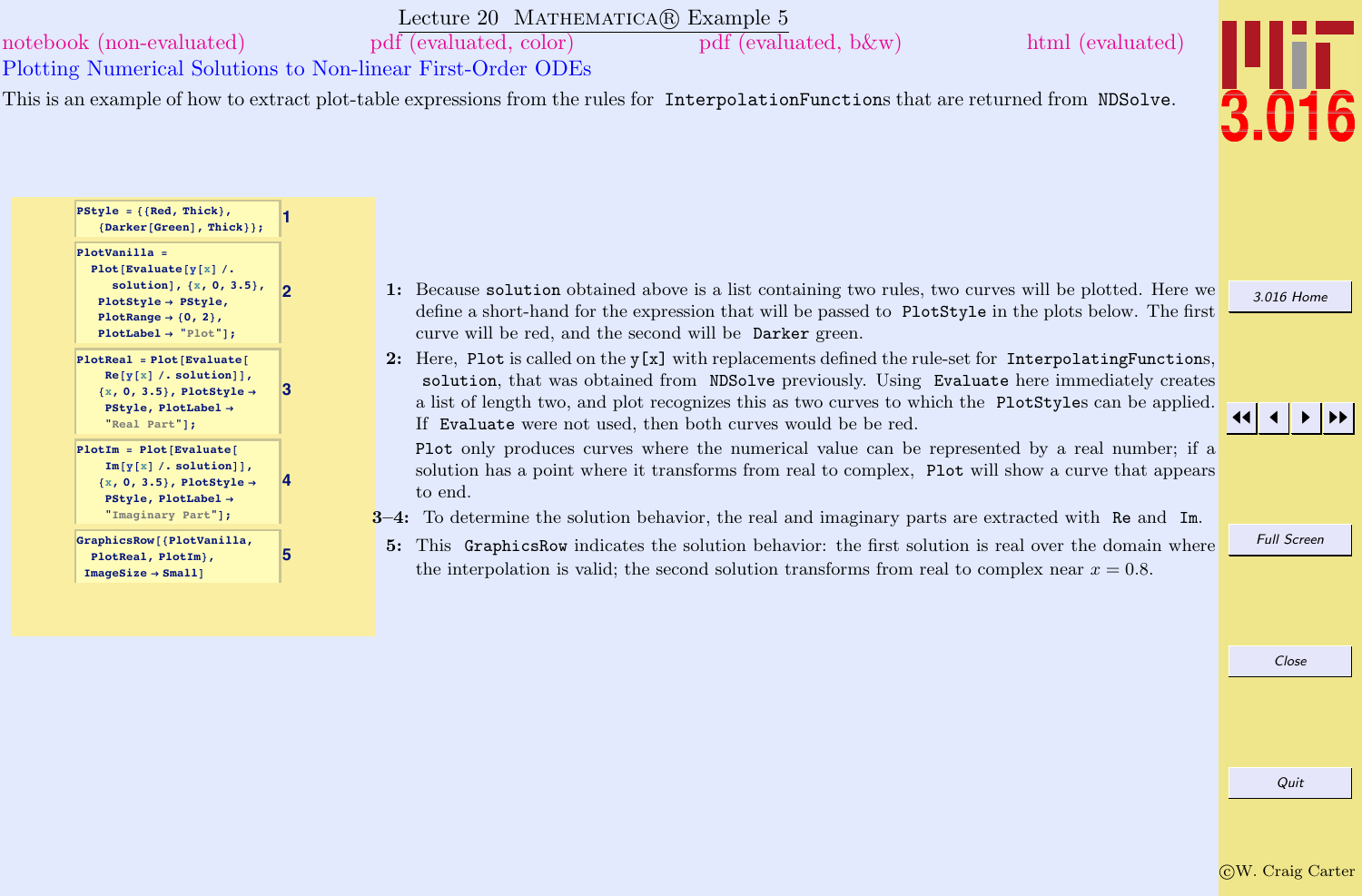# Index

Bernoulli equation, [266](#page-10-0) BernoulliEquation , [267](#page-11-0)

C[1],  $265\,$  $265\,$  $C[N], 264$  $C[N], 264$ change of variables in first-order non-linear ODE, [267](#page-11-0) curvature grain boundary, [257](#page-1-0)

Darker , [269](#page-13-0) differential forms in thermodynamics, [260](#page-4-0) DSolve, [264](#page-8-0), [265](#page-9-0), [267](#page-11-0), [268](#page-12-0)

 ${\tt Evaluate},\,269$  ${\tt Evaluate},\,269$ Example function BernoulliEquation, [267](#page-11-0)

grain boundary energy, [257](#page-1-0) grain boundary mobility, [258](#page-2-0) grain growth, [256](#page-0-0)  $GraphicsRow, 269$  $GraphicsRow, 269$ 

heterogeneous linear first-order ODE, [262](#page-6-0) homogeneous linear first-order ODE, [262](#page-6-0)

Im , [269](#page-13-0)

integrating factors, [260](#page-4-0) use in thermodynamics, [261](#page-5-0) integration constants form of in Mathematica, [264](#page-8-0)

InterpolatingFunction , [268](#page-12-0) , [269](#page-13-0) InterpolationFunction , [269](#page-13-0) inversion functions Mathematica warning, [268](#page-12-0)

K [N],  $264$ 

linear first-order ODEs integral form of solution, [266](#page-10-0) linear ordinary differential equations, [261](#page-5-0)

Mathematica function C[1], [265](#page-9-0) C[N], [264](#page-8-0) DSolve, [264](#page-8-0) , [265](#page-9-0) , [267](#page-11-0) , [268](#page-12-0) Darker, [269](#page-13-0) Evaluate, [269](#page-13-0) GraphicsRow, [269](#page-13-0) Im, [269](#page-13-0) InterpolatingFunction, [268](#page-12-0) , [269](#page-13-0) InterpolationFunction, [269](#page-13-0) K[N], [264](#page-8-0) NDSolve, [269](#page-13-0) PlotStyle, [269](#page-13-0) Plot, [269](#page-13-0) PowerExpand, [267](#page-11-0) Re, [269](#page-13-0) Simplify, [267](#page-11-0) Solve, [267](#page-11-0) solution, [269](#page-13-0)



| 3.016 Home         |
|--------------------|
|                    |
| <b>Full Screen</b> |
| Close              |
|                    |
| Quit               |
|                    |